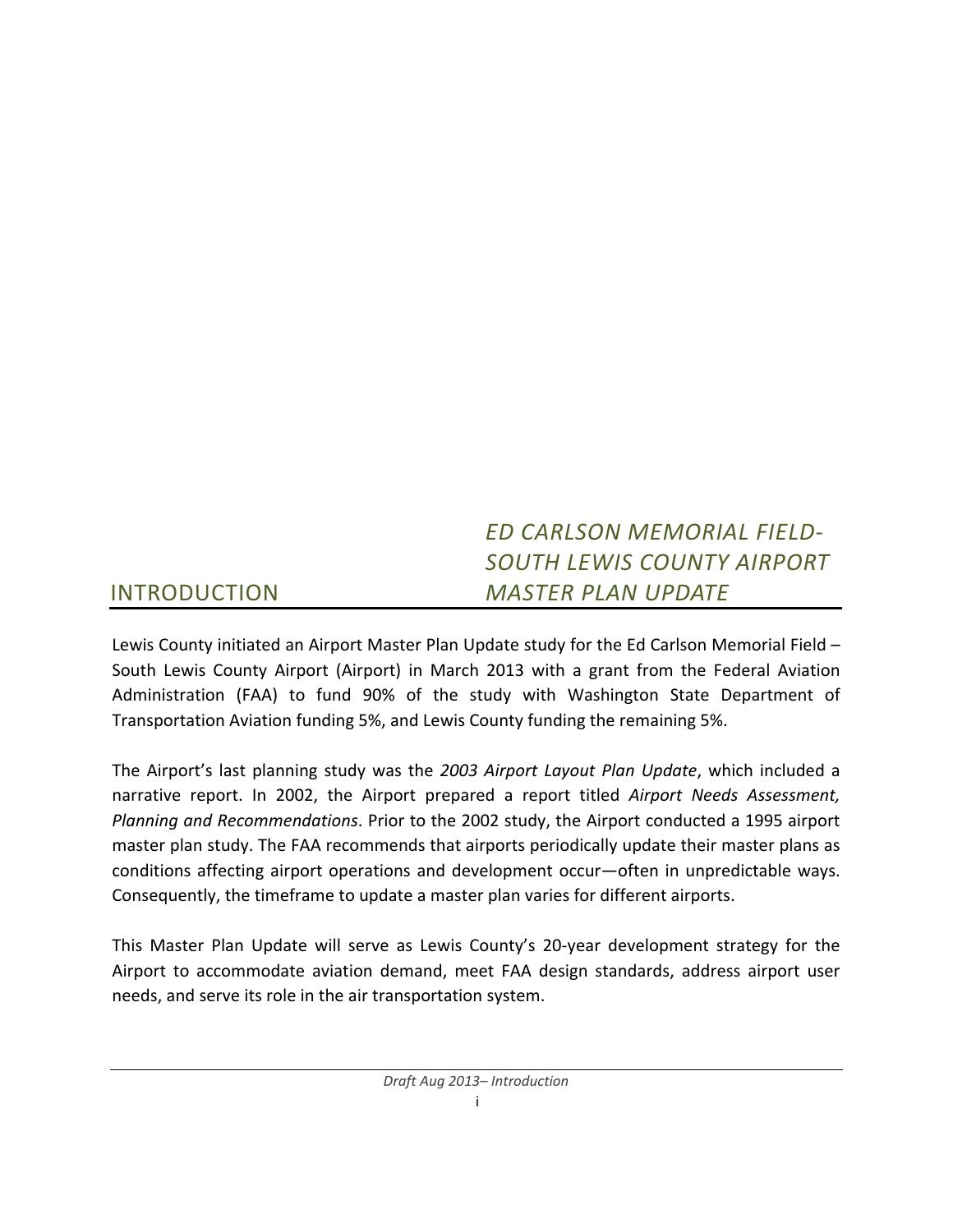The Master Plan Update study involves several tasks spanning an estimated 15‐month study timeframe. The FAA's Advisory Circular 150/5070‐6B, Airport Master Plans, provides guidance for the planning process. Documentation of the study findings for the Airport will be presented in six chapters to include the following:

- 1. Inventory
- 2. Aviation Forecasts
- 3. Facility Requirements
- 4. Alternatives Development and Evaluation
- 5. Airport Plans
- 6. Implementation

The chapters will be published in draft for review and comment throughout the planning process. Once review comments are incorporated into all draft chapters, a comprehensive report will be published. Further, the Airport Layout Plan (ALP), which was last reviewed and approved by the FAA in 2003, will be updated. The ALP update will correct obsolete features, show any facilities constructed more recently and not reflected on the current ALP, and incorporate the County's long-term development plans so the future improvements will be eligible for Federal funding.

## **COMMUNITY OUTREACH**

The County established a Planning Advisory Committee (PAC), which is a nine‐member committee representing a cross section of the community. These PAC members will serve as community liaisons and participate in four work sessions over the estimated 15‐month planning process. They will discuss airport issues, study progress, and key findings, and will also provide input, evaluate development concepts, and provide review comments and questions on all draft materials produced throughout the study process. PAC members are invited to share their knowledge of the study findings with the public at any time, but all PAC work sessions will also be open to the public. The first PAC meeting/work session was held on March 27, 2013.

The County will also hold a public information workshop in an open house format to follow PAC Meeting #3 where long‐term development alternatives will be presented and evaluated. The Public Information Workshop will include a brief presentation and invite the public to ask questions, identify concerns, and provide input to the study.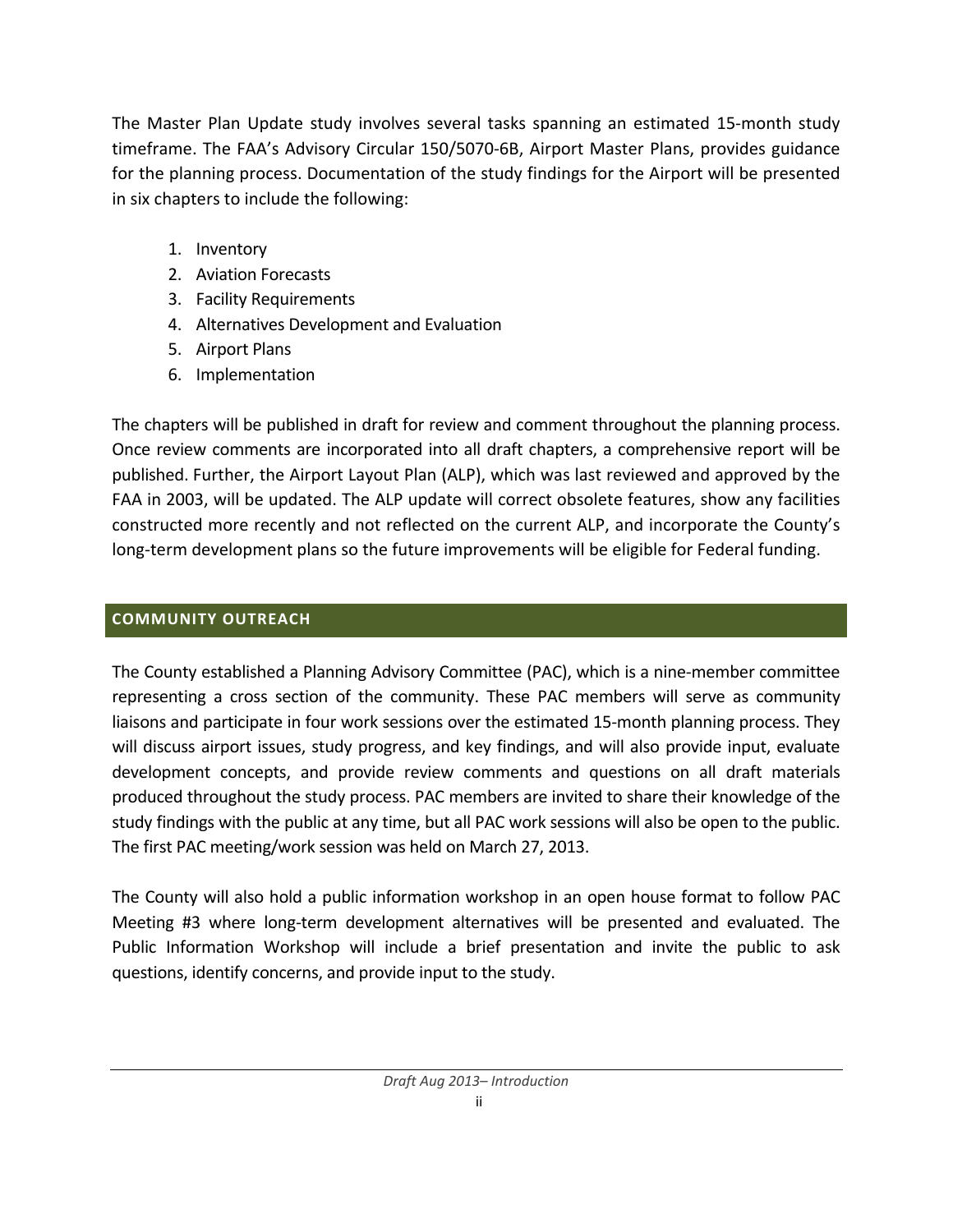Three project newsletters will also be published during the study process as part of the community outreach effort. The newsletter will be published prior to PAC Meeting #2, #3, and #4. Each newsletter will summarize the study progress and notify the community of the upcoming PAC Meeting. Newsletter #3 will advertise the Public Information Workshop. Newsletters will be posted online and available via email distribution to all subscribers.

Lewis County has established a project website to keep the public informed of the Airport Master Plan Update study progress. The County will post meeting information, public comment sheets, newsletters, draft airport master plan materials, and other pertinent information on their website at: www.lewiscountywa.gov/ed-carlson-memorial-field-south-lewis-county-airport-tdo

### **AIRPORT ISSUES**

The Ed Carlson Memorial Field – South Lewis County Airport is a public use general aviation (GA) airport serving its airport users, community, surrounding region, and the air transportation system. Consequently, the Airport is an important asset. Identifying issues and taking action to address those issues is necessary to preserve and enhance this important asset. The following is a list of airport issues—coordinated with Lewis County and the PAC members—for the master plan to address.

- Existing and potential airport users and their needs
- Runway length adequate to support existing and future needs
- Preserving existing infrastructure and costs for future improvements
- Road in Runway Protection Zone (RPZ) on west end
- Runway development opportunities on south side of runway
- Existing land constraints and possible need for acquisition
- Existing wetlands
- $\bullet$  Security fencing, wildlife intrusions
- Stormwater management

To uncover additional issues for the planning study, a survey questionnaire (Appendix B) was prepared and distributed. Copies of the survey were distributed to the local based aircraft owners and airport tenants. Lewis County also posted the survey on their website. Further, interviews with other area airports provided some additional comments on issues to be addressed.